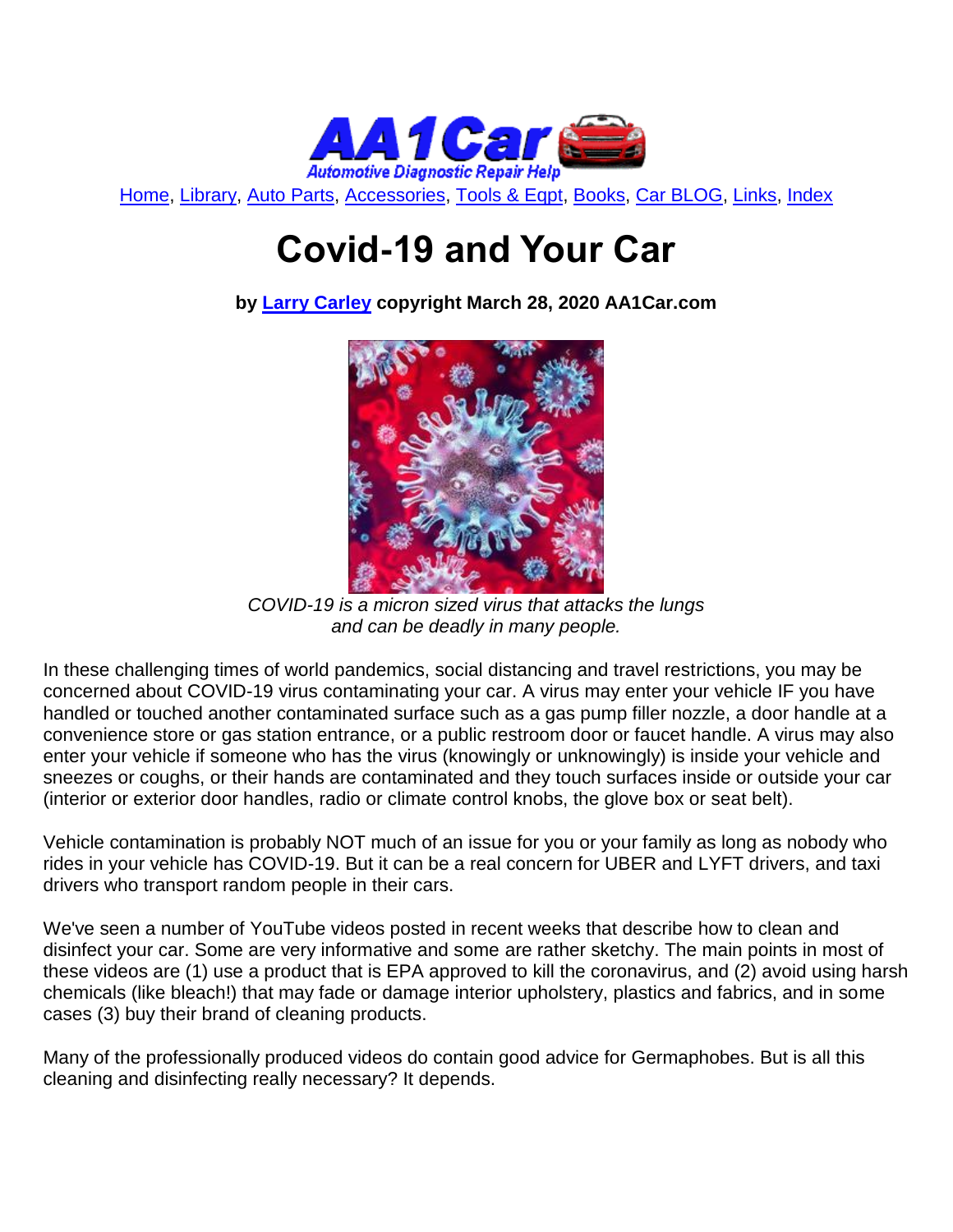# **THE RISK OF COVID-19 CONTACT EXPOSURE IN A VEHICLE**

If someone who has COVID-19 enters your vehicle and leaves their germs or grubby fingerprints in your car, there may be a risk of exposure for you or future passengers. However, the COVID-19 virus does NOT survive long outside the human body. So unless you touch a contaminated surface within minutes or a few hours at most after it was contaminated, and then almost immediately touch your nose, eyes, mouth or ears with dirty fingers, the chance of contracting COVID-19 via this type of transmission is extremely low. The greater risk of exposure and catching COVID-19 is breathing the same air as a passenger who has COVID-19 in the small confined space inside your vehicle.

If you do not have COVID-19, and you are the only person who drives your vehicle, don't worry. There is ZERO risk of exposure in your vehicle. Ditto if your vehicle is only used to transport yourself and your family members as long as none of your passengers have COVID-19 or have been exposed to someone else who might be sick or a carrier of the disease. There is no need to wear gloves, a face mask or respirator when driving your car. Save the gloves and face mask or respirator for visits to high traffic stores or locations where a lot of people are coming and going.

# **COVID-19 FACTS AND FICTION**

COVID-19, like any other virus, needs a dark moist environment (like that inside a human body) to survive and remain viable. Lab tests have shown that is does NOT survive long outside a human being. Various studies have shown that most contagious viruses die within in minutes outside the body, although some may persist for several hours. Some lab reports have shown that COVID-19 may (and we emphasize the word "may") survive as long as 1 to 3 days on some hard plastic or metal surfaces. This would include car door handles, steering wheels, dash buttons, turn signal levers, gear shift handles, even seat belts and cup holders. The question is even if the virus can survive that long on some surfaces, is there enough virus left to actually infect somebody? That's something no one has been able to prove one way or the other (yet).

The important point to keep in mind is most viruses don't survive long outside the human body, only minutes to a few hours. Some airborne virus particles can persist for several hours IF they are in tiny droplets of moisture (a sneeze, for example). Thus, airborne transmission is a far greater risk than contact transmission of the virus. You need to be really close to someone who has the virus to catch it (within 6 feet of someone for 10 minutes or longer). Or, you have to be inside a room or confined area where air circulation is limited and everyone is breathing the same air (such as inside an airplane, train, bus, car, school room, meeting room, social gathering or family gathering indoors, etc.).

Direct sunlight kills viruses in minutes. Even the toughest viruses won't survive for more than 30 to 45 minutes in sunlight. Ultraviolet light C (UVC spectrum) kills the bugs. Sunlight is nature's way of disinfecting the great outdoors.

## **SUNLIGHT KILLS COVID-19**

Rather than spend a lot of time cleaning and disinfecting your car with chemical products that may be toxic or might damage interior fabrics, just park your vehicle outside for an hour in direct sunlight. Let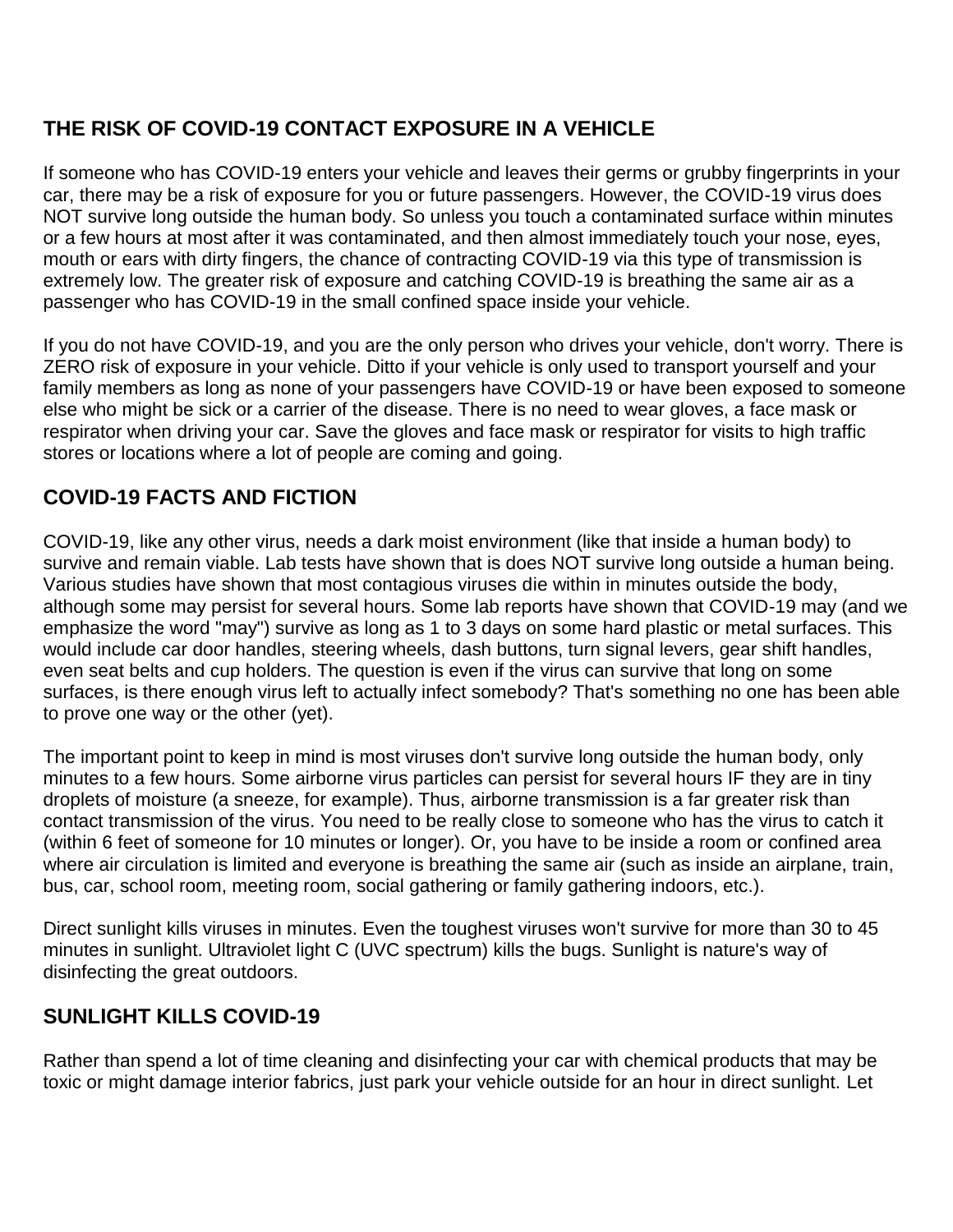nature disinfect it for you.

# **TIME ALSO NEUTRALIZES COVID-19**

Or, just park your car for 2 to 3 days. Any virus that may have been present in your vehicle will have died the next time you need to drive your car. And we are all supposed to be avoiding unnecessary travel, right?



*Viruses may be on ANY surface inside your vehicle that has been touched.*

# **SURFACES TO DISINFECT ON YOUR CAR:**

If you suspect someone with COVID-19 may have been in your car, or that you may have come into contact with a contaminated surface somewhere, and you can't just park your vehicle to allow any COVID-19 virus to expire on its own, here are the surfaces you should disinfect with a suitable chemical or wipe: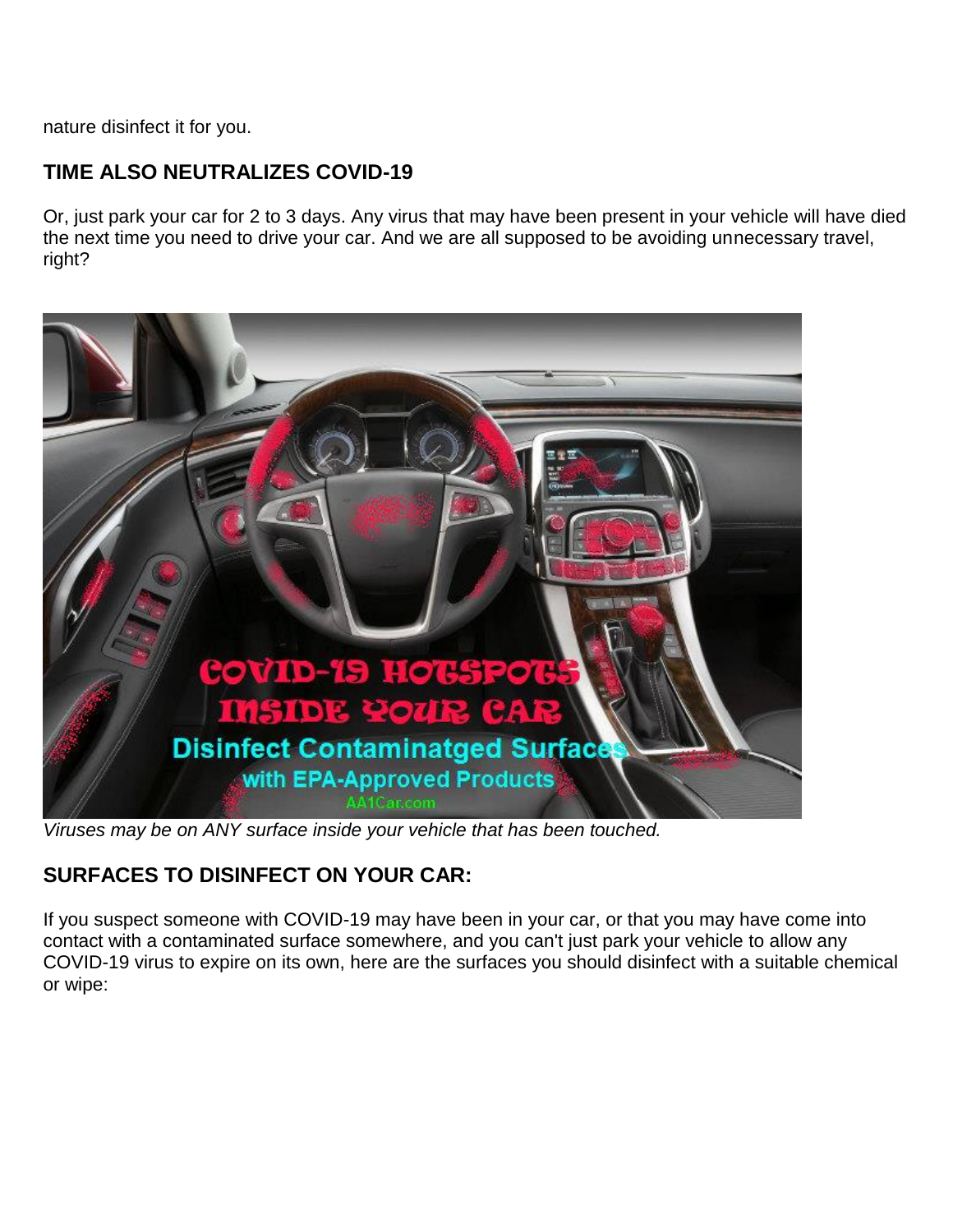#### **Surfaces to clean:**

**Interior and exterior door handles (front and back)**

**Power window buttons (front and back)**

**Power lock buttons** 

**Steering wheel (the rim and all control buttons)**

**Turn signal stalk**

**Gear shift handle**

**All control buttons on the radio and climate control system**

**Power seat buttons**

**Seat belts and clasps**

**Seat surfaces**

**Cup holders and center console**

**Glove box (if recently opened)**

**Your keys or key fob**



*If you came into contact with COVID-19 before you got into your car, your key fob may also be contaminated. Be sure to clean it too!* 

#### **Also clean your smart phone if it was used during your most recent trip**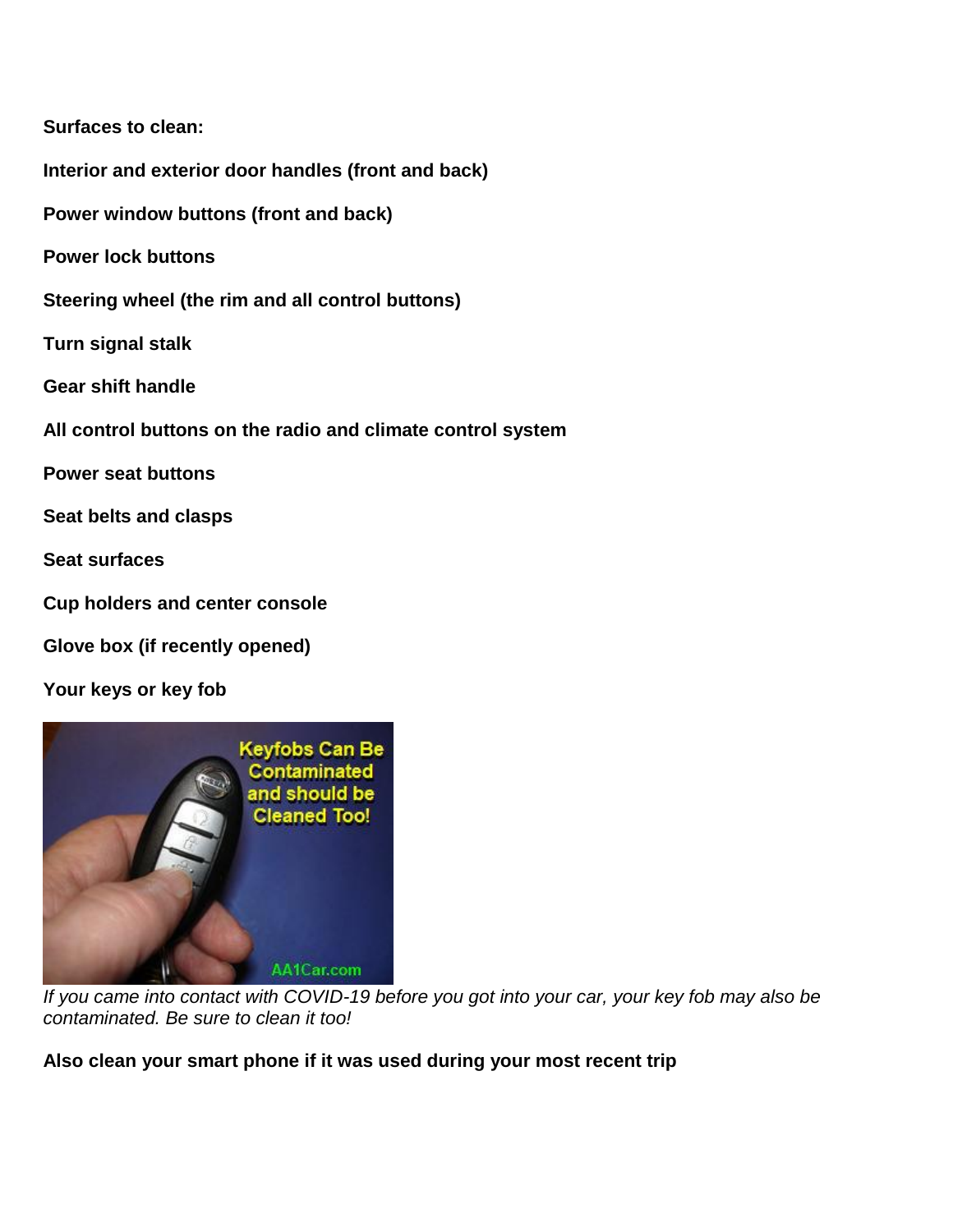#### **Power mirrors adjuster buttons and interior mirror (if recently adjusted)**

**Trunk release inside or outside (if you opened/closed the trunk or rear hatch)**

**Gas cap (if recently used)**

# **WATCH OUT FOR DIRTY GAS PUMP HANDLES AND BUTTONS**

Gas station pumps are one of the dirtiest objects any driver will come into contact with. Everybody who fills up touches the pump handle and buttons, and few if any service stations ever clean the pump handles or buttons. The best advice is to wear gloves or use a paper towel when touching the pump handle and buttons.



# **CHANGE YOUR CABIN AIR FILTER**

Most newer vehicles are factory-equipped with a CABIN AIR FILTER that helps clean air entering your vehicle. The filter can also clean air recirculating inside your vehicle as it recirculates through the Climate Control system. A cabin air filter can trap virus sized particles when your climate control system is set on RECIRC. It may not add a lot of protection, but it can help reduce the amount of airborne dust and virus particles that may be floating around inside your vehicle. Opening the windows to blow out stale air also helps reduce your risk of exposure.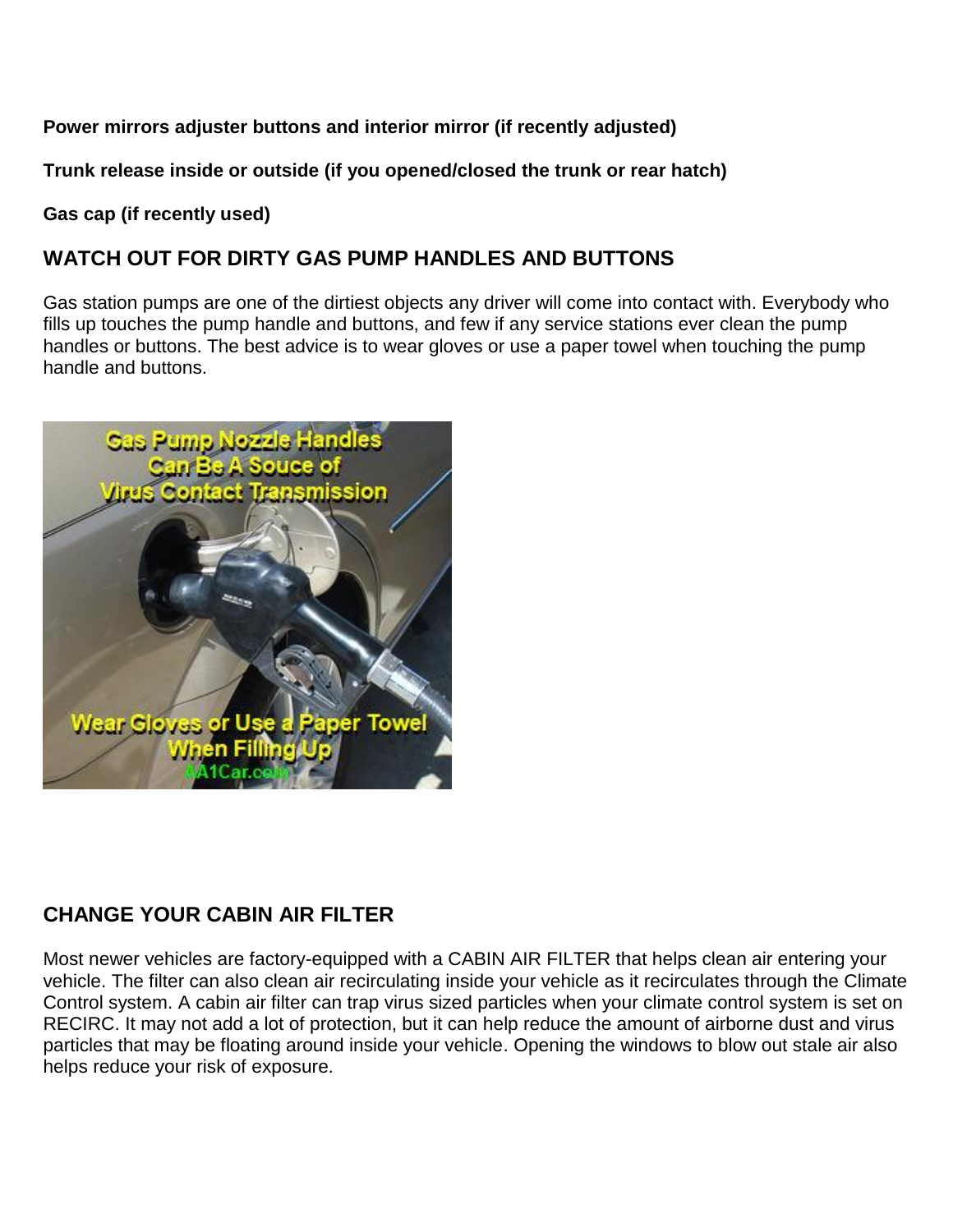

*The Cabin Air Filter is usually located behind the glovebox or in the cowl area compartment at the base of the windshield.*

## **Stay Well!**

We all need to use caution and social distancing to avoid catching the COVID-19 virus, but we don't have to become Germaphobes or live in fear of catching this pandemic disease. Use common sense, protect yourself and your passengers in situations where these is a real risk of COVID-19 contamination (planes, trains, buses, crowded confined rooms, etc.), and stay well!

# **TWO MORE WAYS TO FIGHT COVID-19**

To reduce the spread of COVID-19, many states are requiring people to "shelter in place" or "work from home." But we still have to go to the grocery store, and many people (like Amazon warehouse employees) still have to go to work, increasing their risk of exposure to the virus.

One way to reduce the presence of airborne COVID-19 in any indoor work environment is to install some **HEPA AIR FILTER MACHINES.** The primary means of COVID-19 transmission appears to be tiny aerosol particles that may circulate for up to 3 hours in indoor air. A HEPA filter is 99.97 percent efficient down to 0.3 microns which will trap many (but not all) airborne COVID-19 virus particles. The COVID-19 virus is really tiny, about 60 to 140 nanometers (0.06 to 0.14 microns). By comparison, a N95 face mask is 95 percent efficient at trapping particles down to 0.3 microns.

A good quality portable HEPA Air Filter Machine that has airflow capacity to treat a 12x16 sized room can be purchased online for less than \$200. Larger more expensive commercial grade machines with higher airflow ratings are available for larger rooms. Several of these machines placed in an office, repair shop, small store or other enclosed area could significantly reduce the risk of airborne COVID-19 exposure.

Another way to fight COVID-19 that is floating around in the air or on hard surfaces is zap it with